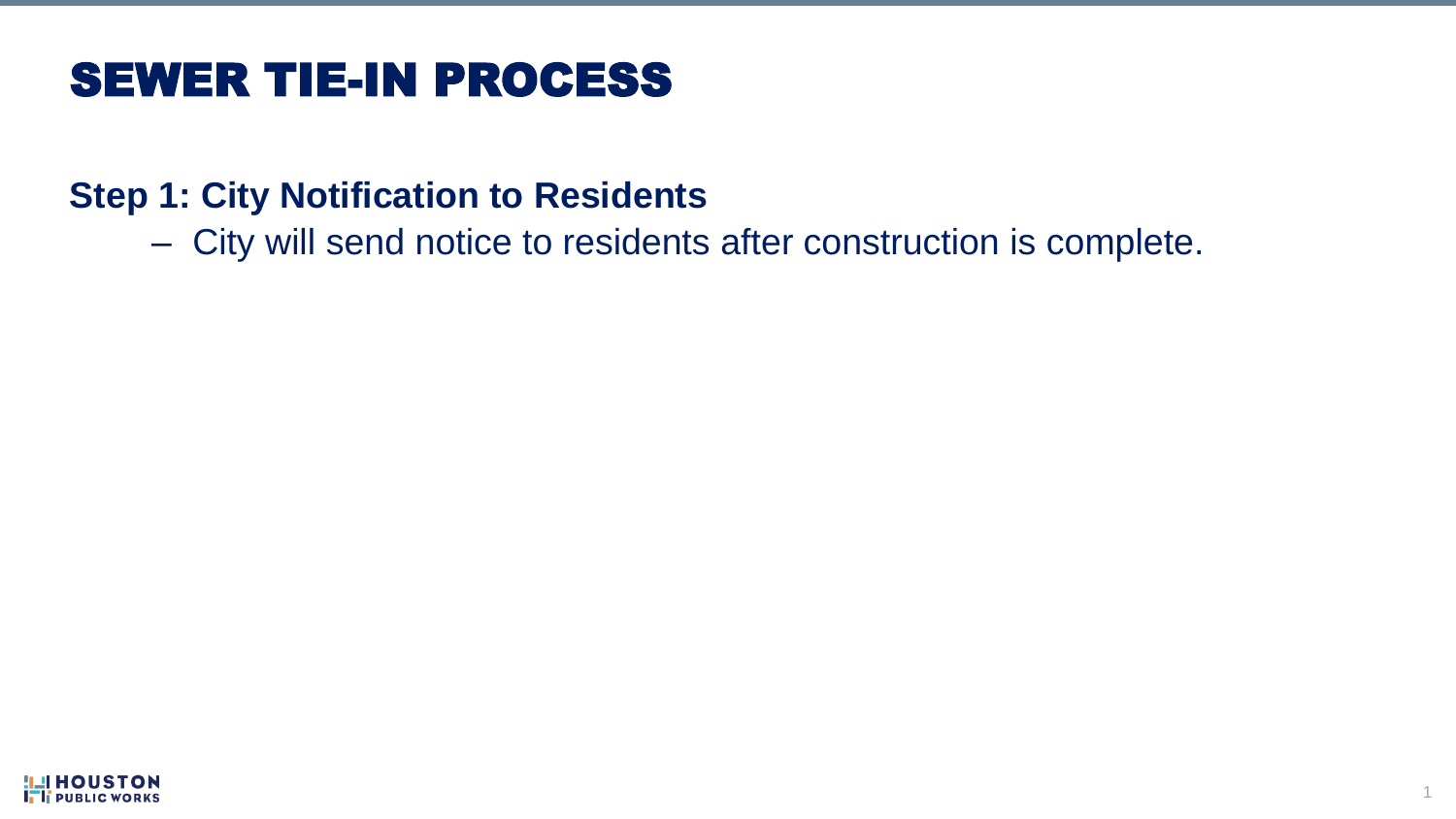# SEWER TIE-IN PROCESS

#### **Step 2: Resident's Responsibility**

- ‒ Residents have **60 days** after notification from the City to apply for a sewer tap permit and pay any fee to the City for the permit including sewer impact fees if applicable. Residents can have impact fee reviewed for possible waiver. The sewer tap permit is valid for *six* months.
- ‒ Resident hires licensed plumber to acquire permits, build the homeowner's portion of the sewer and abandon the septic system as per TCEQ requirements and finally connecting to the new city sewer line.
- Disconnection from Septic Tank City Inspection (TCEQ required) Connection to the new city sewer is done same day to avoid any discontinuation in the service.

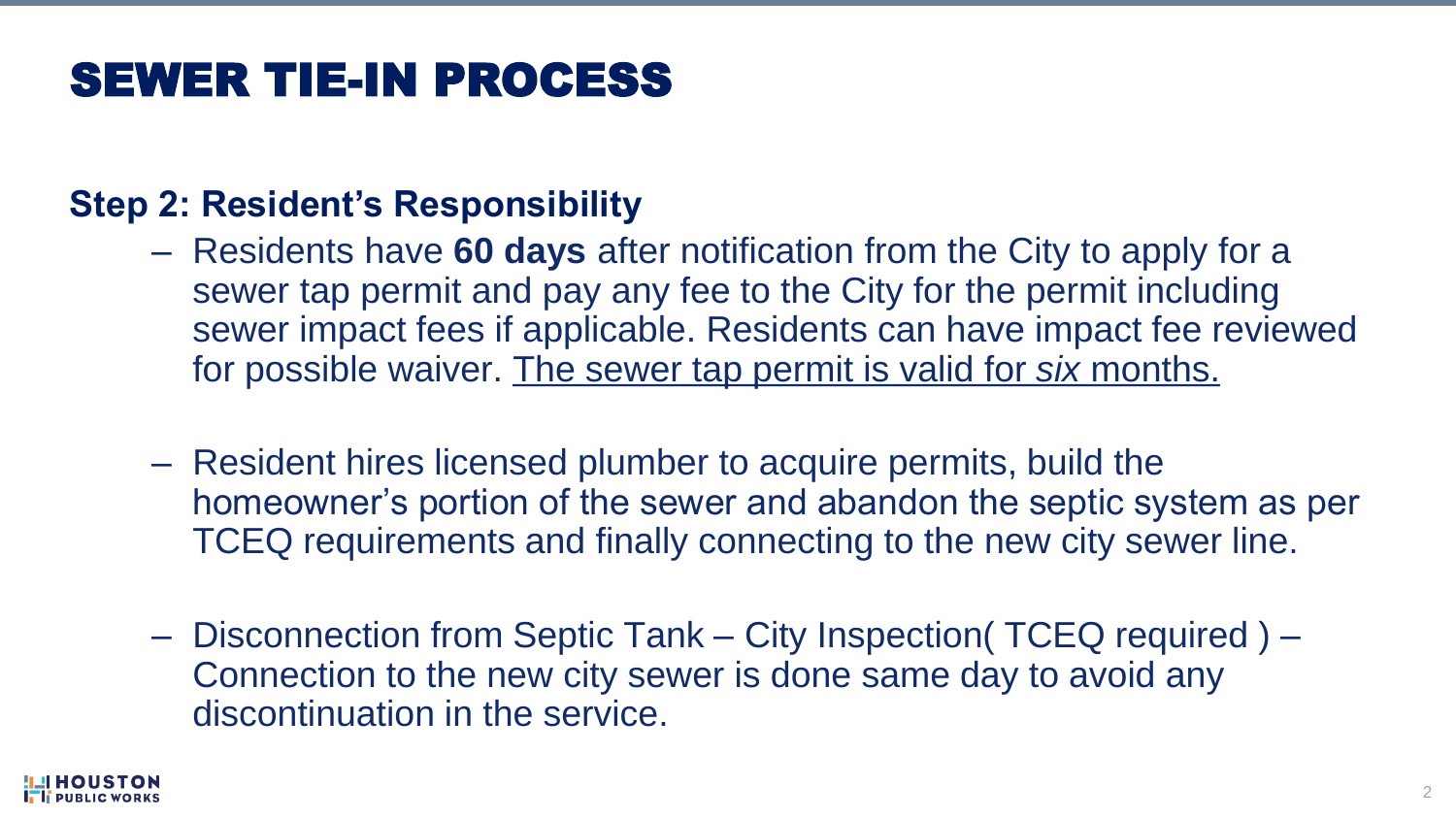## SEWER TIE-IN PROCESS

#### **Step 3: Actions Taken due to Non-Compliance to the Tie-In Deadlines**

‒ Water service to the property may be terminated after notice and the opportunity for an administrative hearing as provided in Section 47-70 of City of Houston Code of Ordinances. A citation may be issued with a fine of up to \$2000.00 per day.

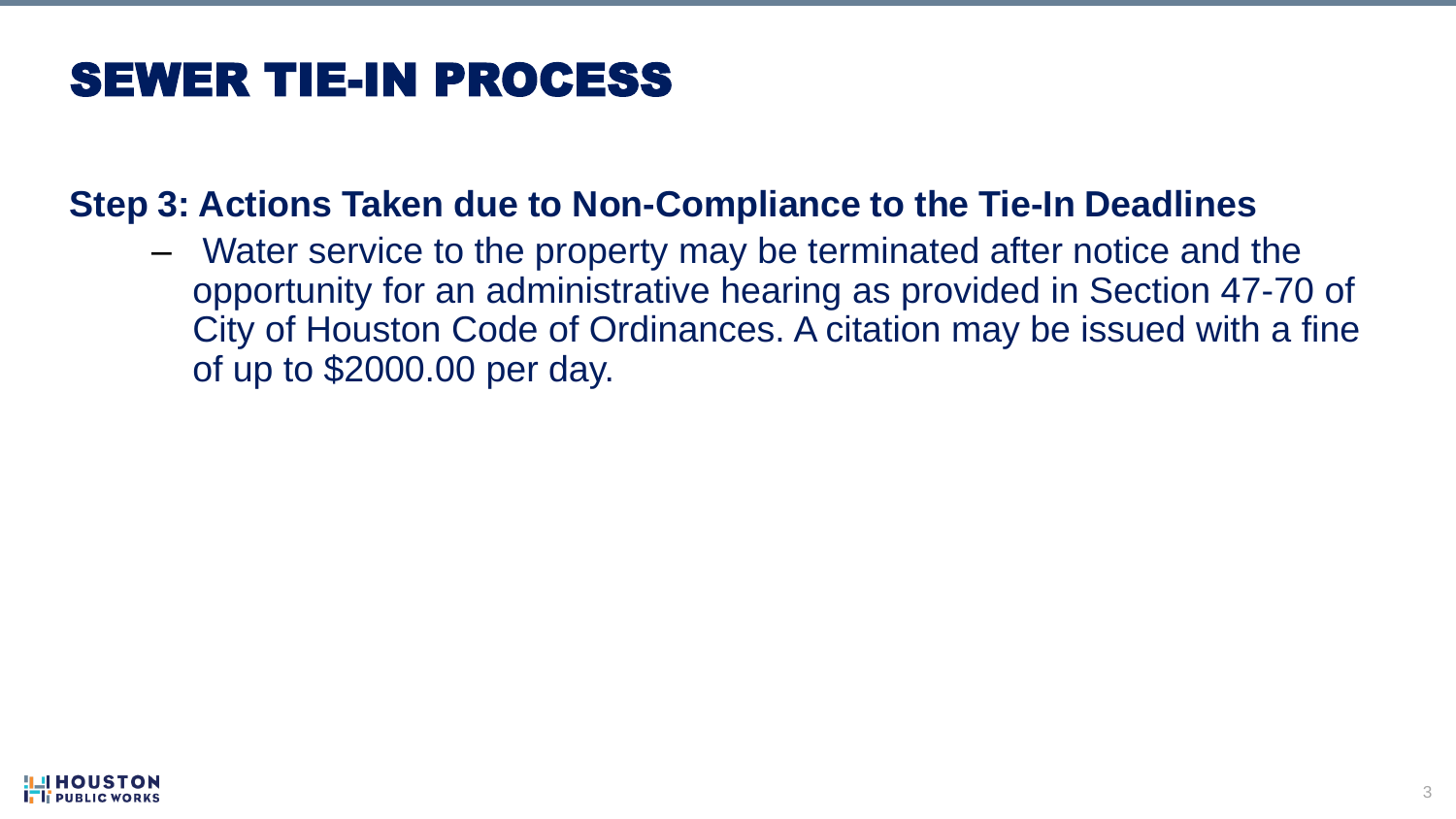#### **APPROXIMATE FEES**

➢ **Please go to [www.houstonpermittingcenter.org](http://www.houstonpermittingcenter.org/)**

- ➢ Scroll down to PERMIT TYPE
- ➢ Click on IMPACT FEE
- ➢ **Impact Fee=1 Service Unit is < 3,000 square feet**
- ➢ **WCR Letter Application Fee: \$87.55 (must state that you are abandoning your septic tank for eligible credit)**

#### ➢ **Permit Fee: \$30**